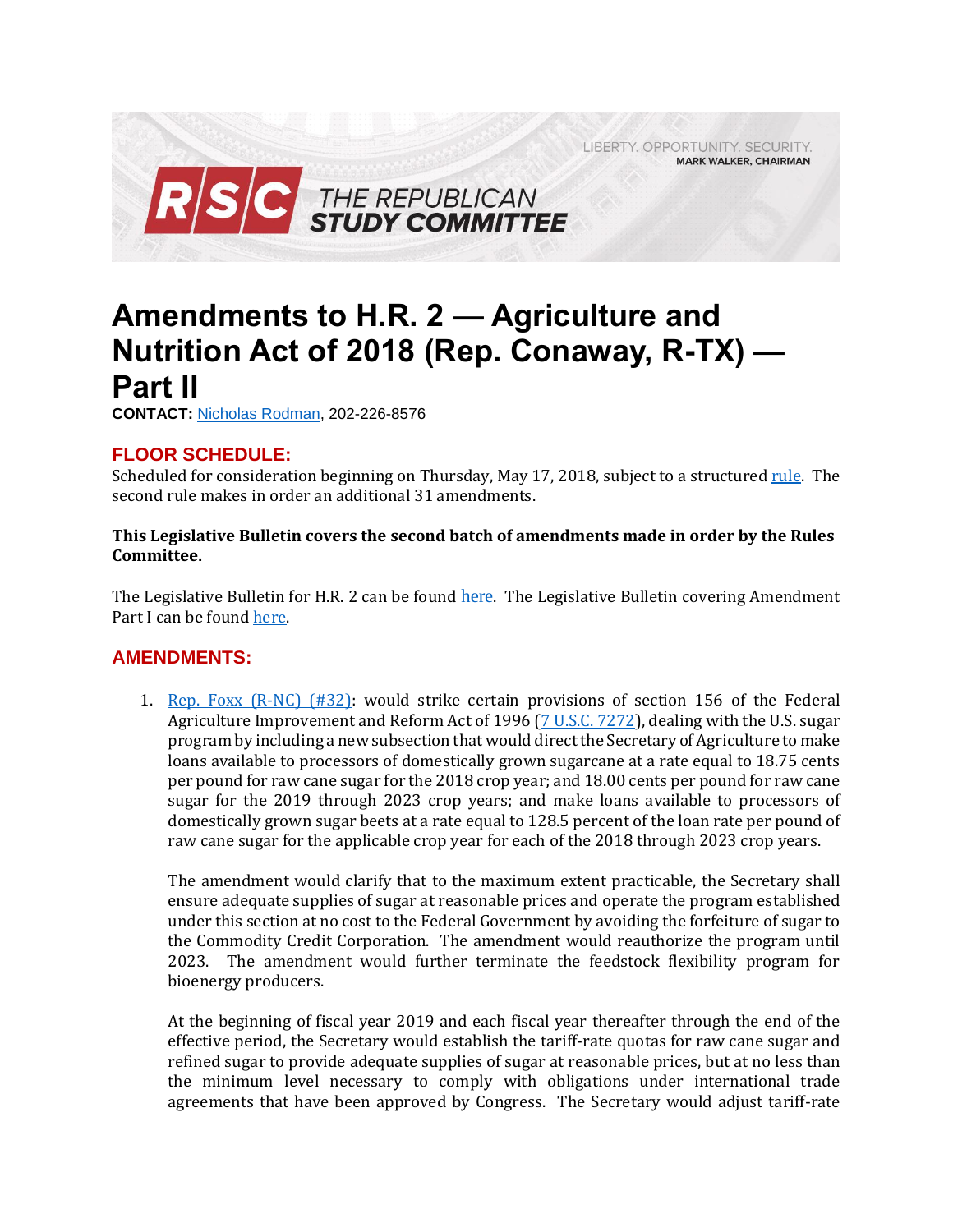quotas in such a manner as to ensure, to the maximum extent practicable, that stocks of raw cane and refined beet sugar are adequate throughout the crop year to meet the needs of the marketplace, including the efficient utilization of cane refining capacity.

Many conservatives have expressed concerns with the lack of reform to the USDA's sugar program in the underlying bill. Members argue that the program's price supports, marketing loans, and tariff-rate quotas are anti-free market and artificially raise the domestic price of sugar. This amendment would keep in place government-backed support for sugar growers with modest reforms.

A coalition letter in support of sugar reform and of S. 2086 and H.R. 4265, the Sugar Policy Modernization Act of 2017 of which the amendment is based on can be found [here:](http://fairsugarpolicy.org/wordpress/wp-content/uploads/2018/04/3rd-Party-Groups-Coalition-Letter-2-21-18.pdf)

- [Council for the Citizens Against Government Waste](http://action.ccagw.org/p/dia/action4/common/public/%3Faction_KEY=21729)
- FreedomWorks
- [Americans for Tax Reform](https://www.atr.org/reforming-sugar-subsidy-will-strengthen-farm-bill)
- [National Taxpayers Union](https://spectator.org/the-sugar-program-is-not-such-a-sweet-deal-for-americans/)
- Independent Women's Voice
- R Street Institute
- [American Commitment](https://www.americancommitment.org/content/farm-bill-should-reform-more-food-stamps)
- Center for Individual Freedom
- Taxpayers Protection Alliance
- Competitive Enterprise Institute
- Center for Innovation and Free Enterprise
- Club for Growth
- Center for Worker Freedom
- [Americans for Prosperity](https://v6mx3476r2b25580w4eit4uv-wpengine.netdna-ssl.com/wp-content/uploads/2018/05/LOS-Amendments-to-HR-2-final.pdf)
- Taxpayers for Common Sense
- Coalition to Reduce Spending
- Trade Alliance to Promote Prosperity
- **•** [Heritage Action](https://heritageaction.com/blog/coalition-to-congress-farm-bill-must-address-out-of-control-subsidy-programs)
- Center for Freedom and Prosperity
- [ALEC Action](http://www.alecaction.org/advocacy/american-sugar-subsidies-a-bitter-pill-for-the-states-to-swallow/)
- Public Policy Foundation of West Virginia
- Rio Grande Foundation
- Free the People
- Small Business & Entrepreneurship Council

Several other groups who have supported sugar reform can be found here:

- [Cato Institute](https://www.cato.org/publications/policy-analysis/candy-coated-cartel-time-kill-us-sugar-program)
- [The Heartland Institute](https://www.heartland.org/publications-resources/publications/research--commentary-subsides-help-big-sugar-while-hurting-consumers-and-the-economy)
- [U.S. Chamber of Commerce](https://gallery.mailchimp.com/d4254037a343b683d142111e0/files/93cc2910-85d2-4920-aefc-379a5c443409/180514_HR4265_S2086_SugarPolicyModernizationAct_Congress.pdf)
- [Wall Street Journal Editorial Board](https://www.wsj.com/articles/a-chance-for-sugar-welfare-reform-1526425434)
- 2. [Rep. Conaway \(R-TX\) \(#112\) \(](https://amendments-rules.house.gov/amendments/mgrs_01_xml51618160414414.pdf)Manager's amendment): would make a series of technical and conforming changes.

*Categorical Eligibility*: The underlying bill would restrict the use of categorical eligibility to only instances where a beneficiary receives cash assistance or ongoing substantial services and who has an income of not more than 130 percent of the FPL.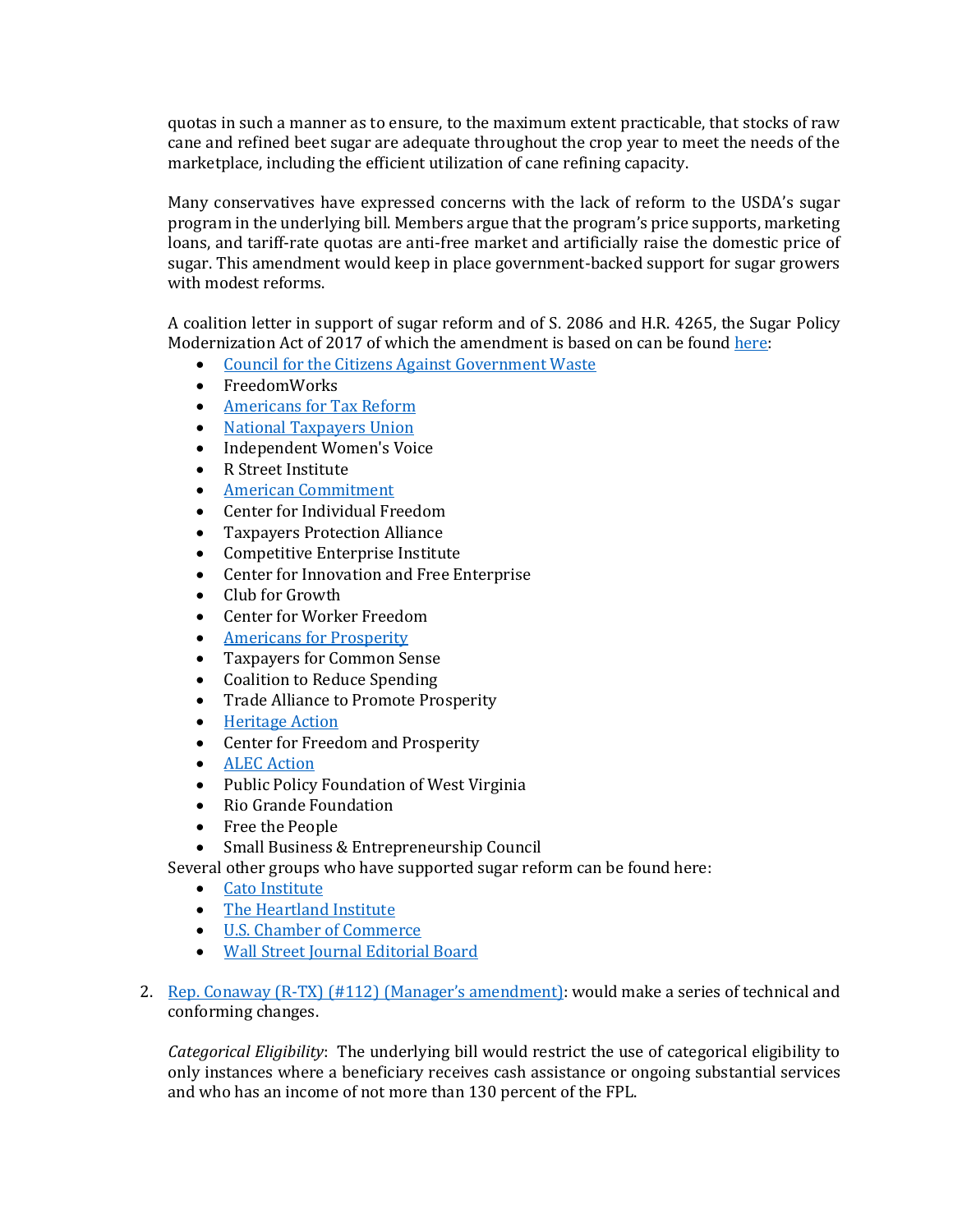The manager's amendment would delay the effective date of this change to October 1, 2020.

*Heat and Eat*: The underlying bill would close the "Heat and Eat" loophole for households without an elderly member.

The manger's amendment would allow the heat and eat loophole for households with a disabled member.

*Workforce Solutions*: The manager's amendment would allow "volunteer work that is limited to 6 months out of a 12-month period" to satisfy the work requirement for able bodied adults

The manager's amendment would add "a program of employment and training for veterans operated by the Department of Labor or the Department of Veterans Affairs, and approved by the Secretary [of Agriculture]" to the definition of a work program that could satisfy the work requirement for able bodied adults.

The manager's amendment would require the chief executive officer of a state to approve of a request for a geographical waiver of work requirements.

The underlying bill would provide a waiver from the work requirements if the area has a 24 month average unemployment rate 20 percent or higher than the national average unless the average unemployment rate of the area is less than 6 percent. The manager's amendment would raise the minimum unemployment rate for the waiver to apply to 7 percent.

The manager's amendment would also tighten the lookback period so that the 24-month period use to determine the average unemployment rate is no earlier than the most recent 24-month period for which unemployment rates are available. Under current law, some states have gamed the lookback period to use older data.

The manager's amendment would increase the number of covered individuals that a state may exempt from the work requirement by striking the requirement that the individual must not be complying with the work requirement in order to meet the definition of a covered individual.

The manager's amendment would allow states exempt from the work requirement up to 15 percent of covered individuals that do not live in an area covered by a waiver or are otherwise exempt in FY 2021 – 2025, and would allow states to exempt up to 12 percent of covered individuals in FY 2026 and thereafter.

The manager's amendment would strike the provisions of the bill that repealed the ability for SNAP beneficiaries to participate in a workfare program to meet the work requirements.

The manager's amendment would add "or other house member" who has responsibility for the care of a child (in addition to the parent of such a child under current law) who may be exempted from the work requirement if they are enrolled at least half time in an institution of higher learning.

The manager's amendment would repeal a provision of current law that requires the Secretary to reallocate Employment and Training funds that are not expended by a state to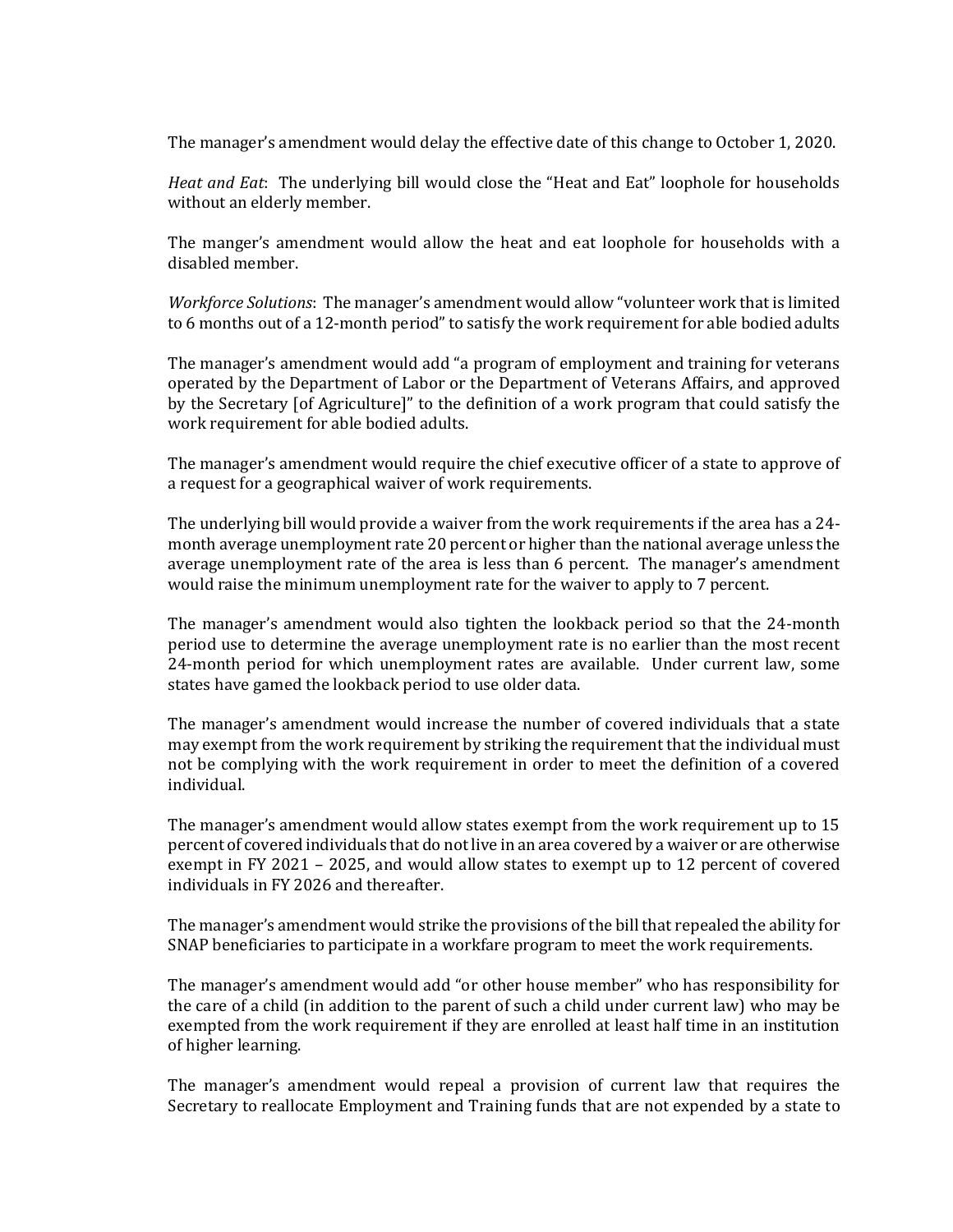other states as the Secretary deems appropriate and equitable and instead require unspent funds to be deposited back in the general fund of the Treasury.

The manager's amendment would strike the provision in the underlying bill that would repeal the current law provisions related to the Work Supplementation or Support Program and Workfare.

The manager's amendment would allow state agencies to request earned income data from the IRS relevant to determining SNAP eligibility.

*Review of Operations*: The managers amendment would require a review of SNAP operations at senior citizen centers, drug and alcohol treatment centers, and other group living arrangements where SNAP benefits are allowed to be used.

*School Lunch Regulations*: The amendment would direct the Secretary to in consultation with school nutrition personnel and school leaders (including school administrators, school boards, and parents), to review and revise Obama regulations regarding the National School Lunch Program and School Breakfast Program.

*Broadband*: The amendment would direct the Secretary to consult with the Assistant Secretary to assist in the verification of eligibility of the broadband loan and grant programs of the Department of Agriculture.

*Food Access*: The Secretary would be directed to establish the position of Food Access Liaison to coordinate Department programs to reduce barriers to food access and monitor and evaluate the progress of such programs.

3. [Rep. McClintock \(R-CA\) \(#93\):](https://amendments-rules.house.gov/amendments/MCCLIN_064_xml511180955485548.pdf) would effectively phase agricultural subsidies the payment acres for each covered commodity on a farm under the price loss coverage and agriculture risk coverage programs. The Secretary would be prohibited from making payments after crop year 2029. The amendment would phase out the sugar program and loan rates, as well as flexible marketing allotments for sugar. The amendment would phase out crop insurance Premium support.

Some conservatives have expressed concerns with federal agricultural policy and argue that there is no other sector of the economy that's as heavily subsidized or skewed by the federal government. Several conservatives have expressed that this goes against free-market principles, and conservative thought, in which minimal government interference and the decisions of the consumer are the ultimate determining factors in economic activity.

[Americans for Prosperity](https://v6mx3476r2b25580w4eit4uv-wpengine.netdna-ssl.com/wp-content/uploads/2018/05/LOS-Amendments-to-HR-2-final.pdf) has expressed support.

4. [LaHood \(R-IL\) \(#13\):](https://amendments-rules.house.gov/amendments/LaHood%20Amendment%20to%20H.R.%202510181355335533.pdf) would streamline the sign up process for Agriculture Risk Coverage (ARC) and Price Loss Coverage (PLC) by directing the Secretary of Agriculture to change the regulatory requirements from an annual sign up to a one-time filing process for ARC and PLC only. The amendment would allow producers on a farm to file a one-time program contract with the Secretary to enroll in agricultural risk coverage or price loss coverage through crop year 2023.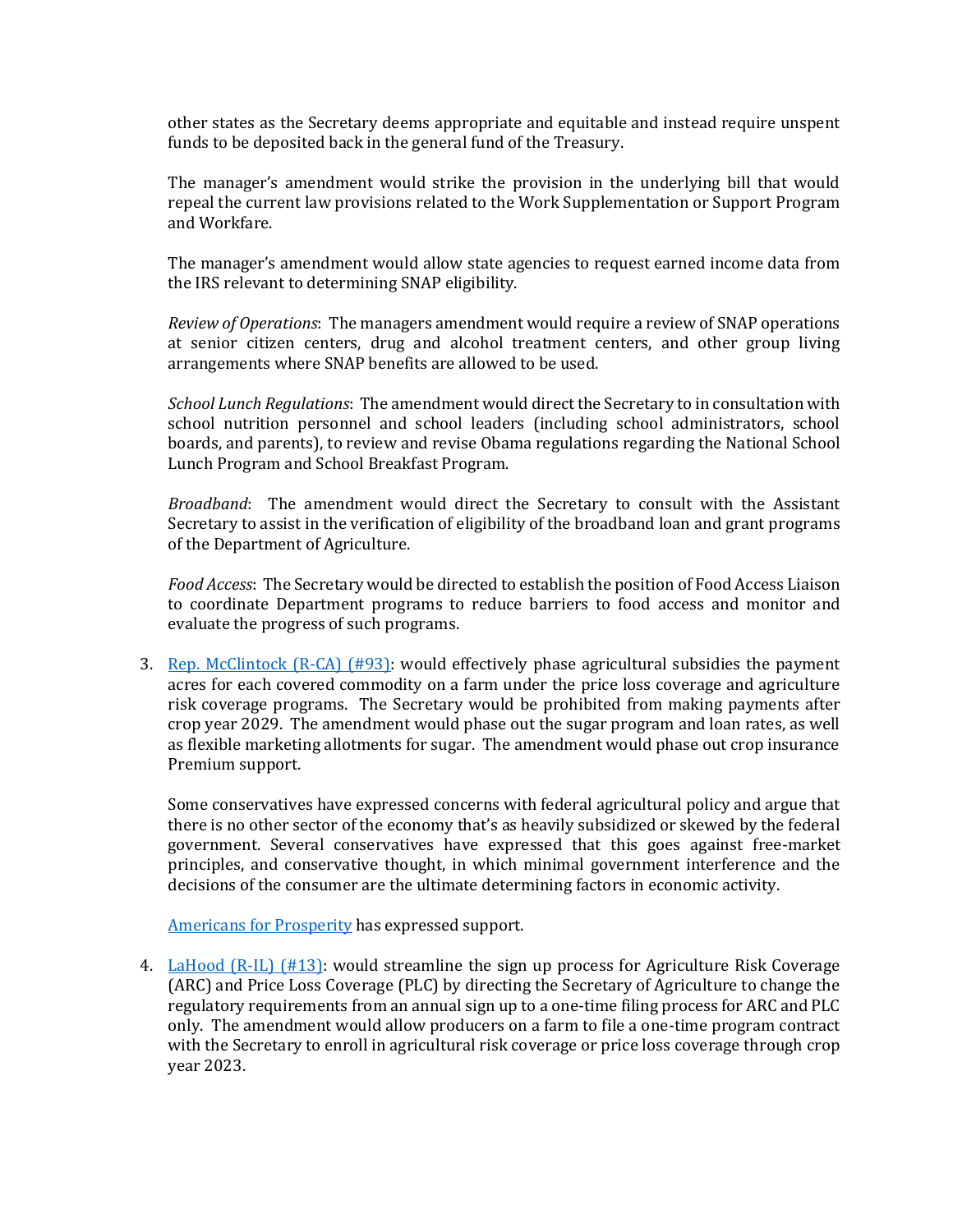- 5. [Rep. Rogers \(R-AL\) \(#101\):](https://amendments-rules.house.gov/amendments/ROGEAL_016_xml51118140359359.pdf) would amend the Conservation Title (Title II) to cap the number of Conservation Reserve Program acres at 24 million a year, each of fiscal years 2019 through 2023.
- 6. Rep. Faso  $(R-NY)$  (#42): would expands the Department of Agriculture's ability to assess natural resource concerns by extending the Soil and Water Resources Conservation program and would allow the Secretary to carry out a conservation effects assessment project to quantify the environmental and economic effects of conservation practices, develop the science base for managing the agricultural landscape for environmental quality and sustainable productive capacity, and improve the efficacy of conservation practices and programs by evaluating conservation effects.
- 7. [Rep. Fortenberry \(R-NE\) \(#79\):](https://amendments-rules.house.gov/amendments/FORTEN_045_xml%20(002)516181356105610.pdf) would establish sequencing and prioritization for volunteer visits and improves communication and coordination between the Department of Agriculture, USAID and implementing partners. The amendment would establish a geographically defined crop yield metrics system to assess improvements in crop yields in countries and areas receiving assistance; and store the data resulting from such geographically defined crop yield metrics system in a publicly available Internet database system. The amendment would establish a grant program for fiscal years 2019 through 2023 to facilitate new and innovative partnerships and activities.
- 8. Rep. McClintock  $(R-\text{CA})$  (#102): Would strengthen the work requirements in the bill.

The underlying bill would include a number of provision that modify the conditions of participation in SNAP contained in current law, including the requirement that able bodied adults comply with work activation requirements. However, many conservatives may be concerned that the bill would keep in place significant waivers and exemptions that would reduce the potential effectiveness of the reforms made by the bill.

The underlying bill would allow for waivers in areas of "high" unemployment, which could include areas with unemployment as low as six percent. The amendment would strike the geographic waiver provision in the underlying bill.

The underlying bill would allow states to exempt up to 15 percent of individuals not already provided with a waiver or other exemption from the work requirements. The amendment would reduce the percentage of beneficiaries states may exempt from the work requirement from 15 percent to five percent.

The underlying bill would exempt parents with children under age six from work requirements. The amendment would lower than exemption to apply to parents with children under age 3.

The amendment would add an exemption from the work requirement for "a married individual who is responsible for a dependent individual and who resides in the household with a spouse who complies with" the work requirement.

The amendment would require employment and training programs to require participants to qualify under E-Verify.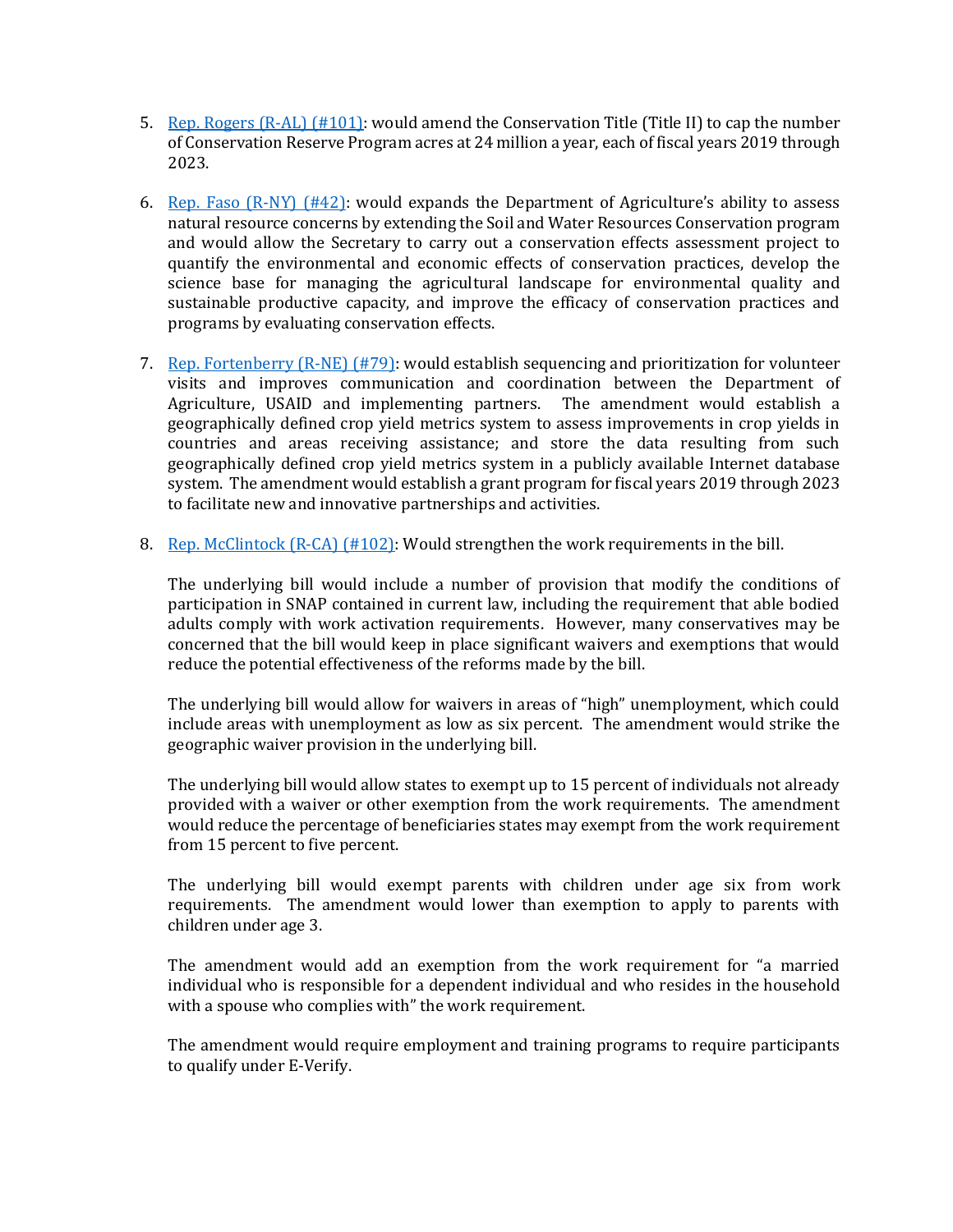According to analysis of the underlying bill (prior to the manager's amendment) by the Heritage Foundation, "of the 10 million work-capable food stamp recipients who are unemployed or work less than 20 hours per week, H.R. 2 would require only 2.1 million (or 20 percent) to work or prepare for work," due to the exemptions and waivers provided by the bill. Analysis by the [Heritage Foundation](https://www.heritage.org/hunger-and-food-programs/report/food-stamp-reform-bill-requires-work-only-20-percent-work-capable) of a proposal similar to this amendment found that it would apply the work requirements to about 7.1 million individuals (about 70 percent) who are unemployed or work less than 20 hours per week.

Many conservatives may be pleased this amendment would strengthen the work requirements in the underlying bill by eliminating waivers and tightening exemptions.

- 9. [Rep. MacArthur \(R-NJ\) \(#107\):](https://amendments-rules.house.gov/amendments/macart_301_xml%20(002)514181231573157.pdf) Would provide that the remaining household members not become ineligible to apply for SNAP in an individual in the household fails to comply with the work requirement.
- 10. [Rep. Davidson \(R-OH\) \(#96\):](https://amendments-rules.house.gov/amendments/E%20and%20T%20Usage511181058355835.pdf) Would require the funding formula for Employment and Training programs funded by the bill to take into account actual program use and the number of individuals who choose to participate in the services.

The amendment would also repeal a provision of current law that requires the Secretary to reallocate Employment and Training funds that are not expended by a state to other states as the Secretary deems appropriate and equitable and instead require unspent funds to be deposited back in the general fund of the Treasury. The manager's amendment described above included this provision.

Many conservatives would be pleased this amendment would require the Secretary to take into account the number of individuals who actually enroll in these programs.

- 11. [Rep. Holding \(R-NC\) \(#74\):](https://amendments-rules.house.gov/amendments/holdin_301_xml511180943434343.pdf) would prohibit eligibility for the Supplemental Nutrition Assistance Program for convicted violent rapists, pedophiles and murderers after enactment into law.
- 12. [Rep. Gonzalez-Colon \(R-PR\) \(#25\):](https://amendments-rules.house.gov/amendments/REVISED.%20GONZAL_301515181618211821.pdf) would direct the Secretary of Agriculture to conduct a study to determine the feasibility and impact of using a thrifty food plan developed exclusively to apply to calculate the amount of the block grant payable to Puerto Rico.

Th[e Thrifty Food Plan](https://www.cnpp.usda.gov/USDAFoodPlansCostofFood) is "the diet required to feed a family of four persons consisting of a man and a woman twenty through fifty, a child six through eight, and a child nine through eleven years of age" and is used to calculate SNAP allotments. The underlying bill would require the Secretary of Agriculture to reevaluate and update the market baskets of the Thrifty Food Plan by 2022 and every five years after that.

13. [Rep. Faso \(R-NY\) \(#108\):](https://amendments-rules.house.gov/amendments/SNAP%20Flexibility%20Final515180934373437.pdf) would provide states the flexibility to contract out administrative functions of SNAP. Personnel of the State agency or, at the option of the State agency and by contract with the State agency, personnel of an entity that has no direct or indirect financial interest in an approved retail food store, may undertake a certification or carry out any other function of the State agency under SNAP and without restriction by the Secretary on the State agency's use of nongovernmental employees to perform program eligibility or any other administrative function to carry out such program.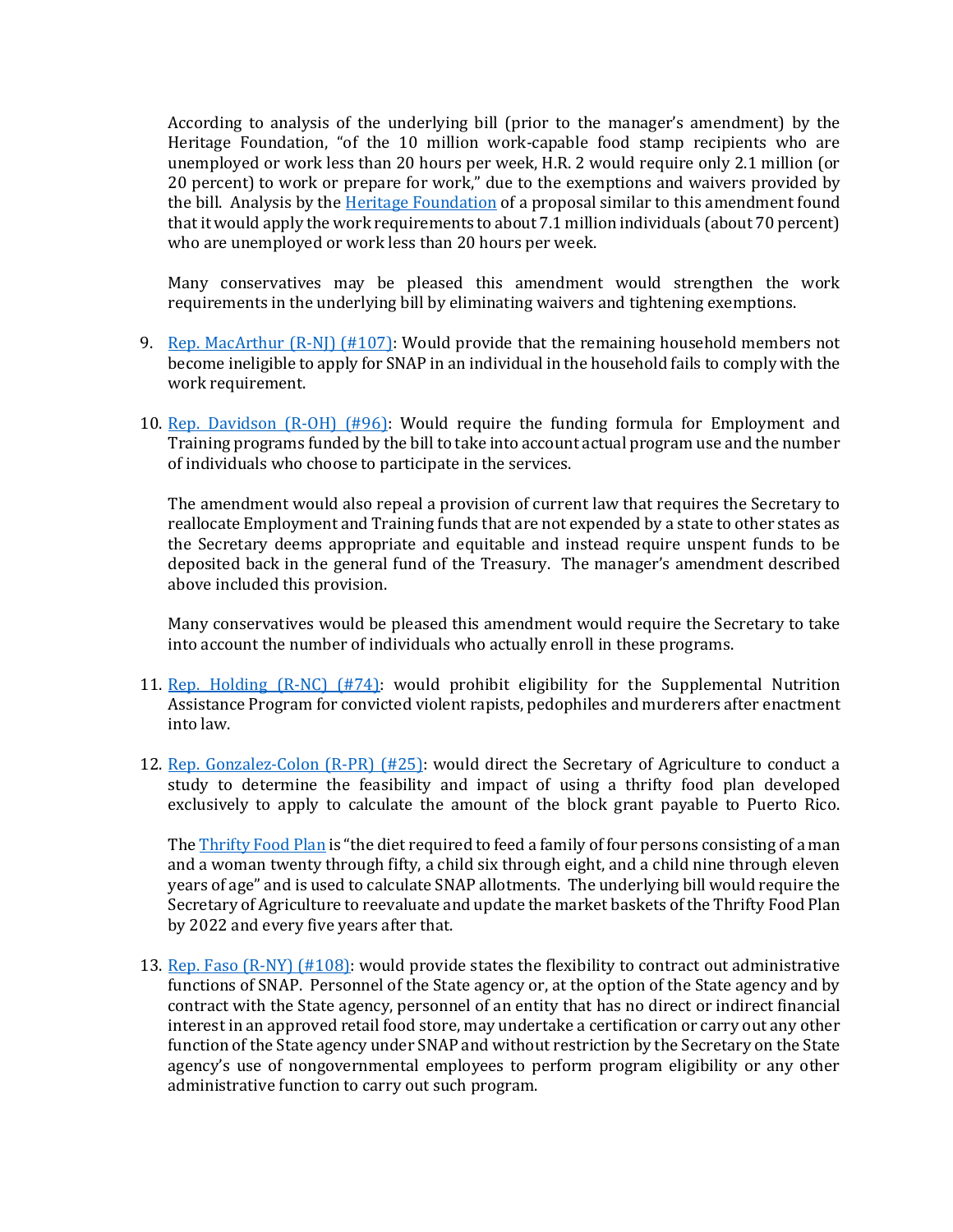- 14. [Rep. Young \(R-AK\) \(#92\):](https://amendments-rules.house.gov/amendments/young_301_xml51118100049049.pdf) would expand access to traditional foods at food service programs operated by states or counties, including and federally funded child nutrition and senior meal programs, for native populations.
- 15. Rep. Gonzalez-Colon  $(R-PR)$   $(H26)$ : would extend a study on comparable access to supplemental nutrition assistance to Puerto Rico.
- 16. Rep. Biggs  $(R-AZ)$  (#10): would repeal the bioenergy subsidy program established in title IX of the Farm Security and Rural Investment Act of 2002 [\(7 U.S.C. 8101](https://www.law.cornell.edu/uscode/text/7/chapter-107) et seq.).

Many conservatives have expressed concerns that the bill would include significant funding for a variety of energy subsidy programs. Rep. Biggs introduced [H.R. 3419,](https://www.congress.gov/115/bills/hr3419/BILLS-115hr3419ih.pdf) the Farewell to Unnecessary Energy Lifelines (Fuel) Act of 2017 which would repeal all Department of Agriculture biofuel and energy subsidy programs contained within Title IX of the 2014 Farm Bill. [Heritage Action](https://heritageaction.com/blog/heritage-action-supports-rep-andy-biggs-farewell-unnecessary-energy-lifelines) has expressed support.

- 17. [Rep. Russell \(R-OK\) \(#50\):](https://amendments-rules.house.gov/amendments/RUSSOK_095_xml51118090335335.pdf) would amend the [Agricultural Risk Protection Act of 2000](https://www.gpo.gov/fdsys/pkg/PLAW-106publ224/pdf/PLAW-106publ224.pdf) to prohibit the Department of Agriculture from awarding value-added agricultural product market development grants to support the marketing of beer, wine, distilled spirits, hard cider, or other alcohol products. The amendment would also rescind \$8 million of the unobligated funds that were previously provided to USDA for grants.
- 18. [Rep. Turner \(R-OH\) \(#58\):](https://amendments-rules.house.gov/amendments/TURNER_055_xml51418160728728.pdf) would state that beginning with fiscal year 2019, in making the calculation for base funding, any recently designated 1890 (land-grant) Institution would be deemed to have been designated as an eligible institution on or before September 30, 1978. For purposes of the amendment, a 'recently designated 1890 Institution' means an 1890 Institution designated as such on or after September 30, 1999, applying the same formula as already established 1890 Institutions.
- 19. [Rep. Stefanik \(R-NY\) \(#19\):](https://amendments-rules.house.gov/amendments/STEFNY_035_xml510181518361836.pdf) would add invasive vegetation to [section 602 of the Healthy](https://legcounsel.house.gov/Comps/Healthy%20Forests%20Restoration%20Act%20Of%202003.pdf)  [Forests Restoration Act.](https://legcounsel.house.gov/Comps/Healthy%20Forests%20Restoration%20Act%20Of%202003.pdf)
- 20. [Rep. Cheney \(R-WY\) \(#106\):](https://amendments-rules.house.gov/amendments/CHENEY_066_xml%20Amend%20Draft%201514180949124912.pdf) would state that the Secretary concerned would, to the maximum extent practicable, make vacant grazing allotments available to a holder of a grazing permit or lease issued by such Secretary if the lands covered by the permit or lease are unusable because of a natural disaster (including a drought or wildfire), court-issued injunction, or conflict with wildlife. The amendment would effectively direct the U.S. Forest Service and the Department of Interior to make vacant allotments available to grazing permit or lease holders in the event of a natural disaster, conflict with wildlife, or court-issued injunction, to prevent a court injunction in the event that the federal agency is unable to make a vacant allotment available.
- 21. [Rep. Pearce \(R-NM\) \(#7\):](https://amendments-rules.house.gov/amendments/PEARCE_085_xml510181149554955.pdf) would direct the U.S. Forest Service to conduct a pilot project within the Lincoln National Forest, Cibola National Forest, and Gila National Forest in the State of New Mexico to analyze and demonstrate the effectiveness of various tools and techniques to address the following natural resource concerns: thinning for forest health, watershed improvement, habitat restoration.
- 22. Rep. Stefanik  $(R-NY)$  (#20): would state that in awarding the initial grants for forest restoration under the Competitive Forestry, Natural Resources, and Environmental Grants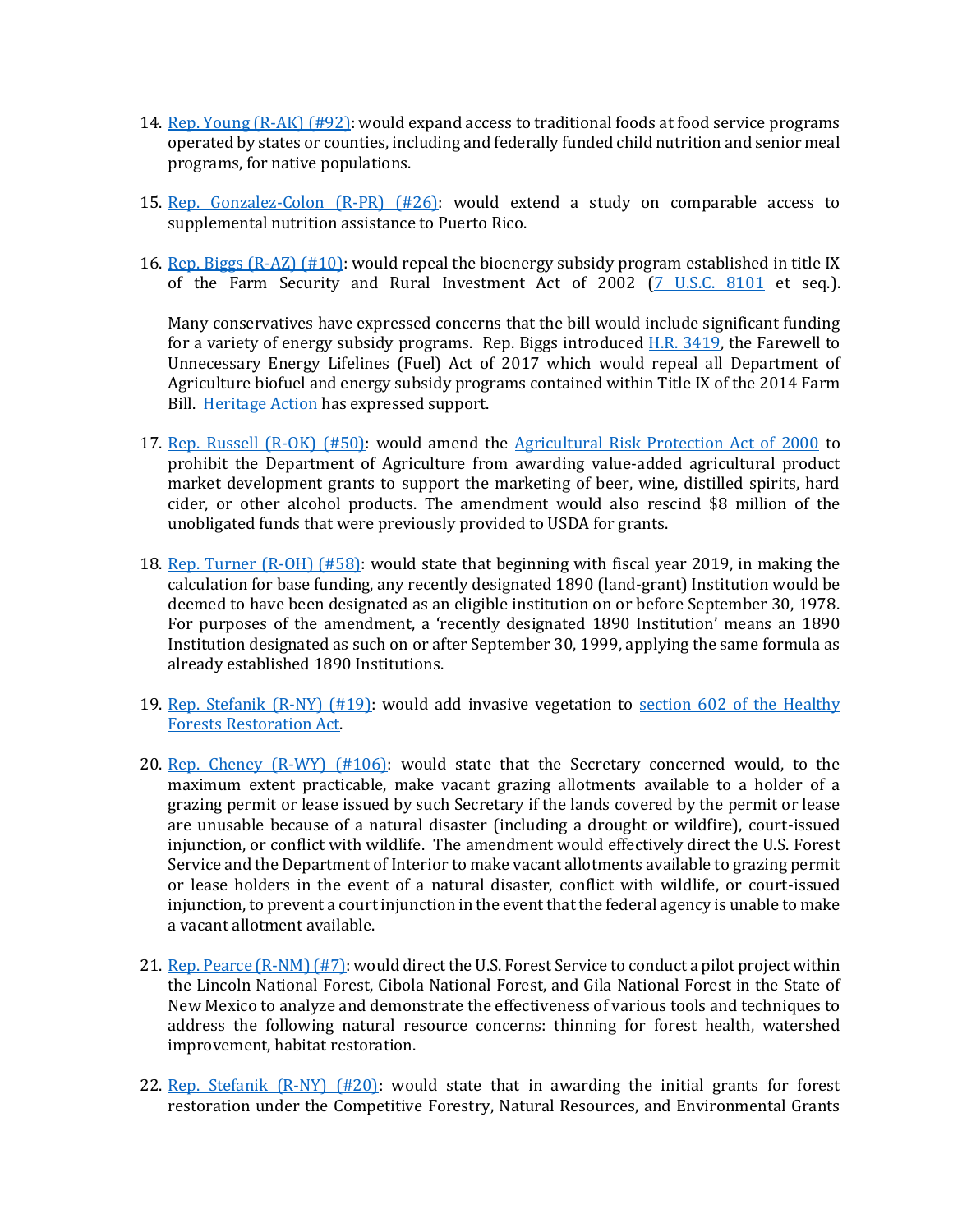Program, the Secretary would give priority to applicants who will use such grants for research concerning: the biology of forest organisms, including physiology, genetic mechanisms, and biotechnology; ecosystem function and management, including forest ecosystem research, biodiversity, forest productivity, pest management; as well as other factors.

- 23. [Rep. Faso \(R-NY\) \(#97\):](https://amendments-rules.house.gov/amendments/APHIS%20Report%20Amendment%20FINAL%20REVISED51518114103413.pdf) would state that in determining whether to add a genus of a plant for planting to the not authorized pending pest risk analysis list, the Secretary would consider the environmental impact on natural, managed, and urban ecosystems in the United States of a pest that may be carried on a plant for planting. The amendment would require a report to Congress on the Interception of Forest Pests.
- 24. [Rep. Brat \(R-VA\) \(#71\):](https://amendments-rules.house.gov/amendments/BRATVA_058_xml51118092601261.pdf) would state that a board, committee, or similar entity established to carry out a checkoff program or an order issued by the Secretary under a checkoff program, would not enter into any contract or agreement to carry out checkoff program activities with a party that engages in activities for the purpose of influencing any government policy or action that relates to agriculture. A board would be prohibited from engaging in, and would prohibit the employees and agents of the board, acting in their official capacity, from engaging in any act that may involve a conflict of interest. A board would be prohibited from engaging in, and would prohibit the employees and agents of the board, acting in their official capacity, from engaging in: any anticompetitive activity; any unfair or deceptive act or practice; or any act that may be disparaging to, or in any way negatively portray, another agricultural commodity or product.

Under current law, the USDA operates 22 "Research & Promotion" programs, better known as check-off programs. These programs impose a mandatory fee on the sale of covered commodities which are used to fund promotional activities of the relevant Research & Promotion Program board. The result of these arrangements is that producers are taxed using the force of government to fund advertising activities they might not otherwise be willing to pay for and may not actually benefit from. This, in turn, results in increased prices for consumers.

- 25. [Rep. Massie \(R-KY\) \(#30\):](https://amendments-rules.house.gov/amendments/MASSIE%2029C51018184402442.pdf) would prohibit federal interference with the interstate traffic of unpasteurized milk and milk products between States that allow the distribution of unpasteurized milk or milk products for direct human consumption.
- 26. [Rep. Costello \(R-PA\) \(#48\):](https://amendments-rules.house.gov/amendments/COSTPA_024_xml%20(5)51118090412412.pdf) would direct the Secretary to designate a State beginning farmer and rancher coordinator from among existing employees of the Farm Service Agency, the Natural Resources Conservation Service, the Risk Management Agency, the Rural Business-Cooperative Service, and the Rural Utilities Service.
- 27. [Rep. Noem \(R-SD\) \(#60\):](https://amendments-rules.house.gov/amendments/NOEM251518110819819.pdf) would direct the Secretary to maintain in the Office of Partnerships and Public Engagement, an Office of Tribal Relations, which would advise the Secretary on policies related to Indian tribes and carry out such other functions as the Secretary considers appropriate.
- 28. [Rep. Roskam \(R-IL\) \(#14\):](https://amendments-rules.house.gov/amendments/ROSKAM_053_xml51018140126126.pdf) would prohibit animal fighting by ensuring the [Animal Welfare](https://www.nal.usda.gov/awic/animal-welfare-act)  [Act](https://www.nal.usda.gov/awic/animal-welfare-act) applies to all U.S. territories.